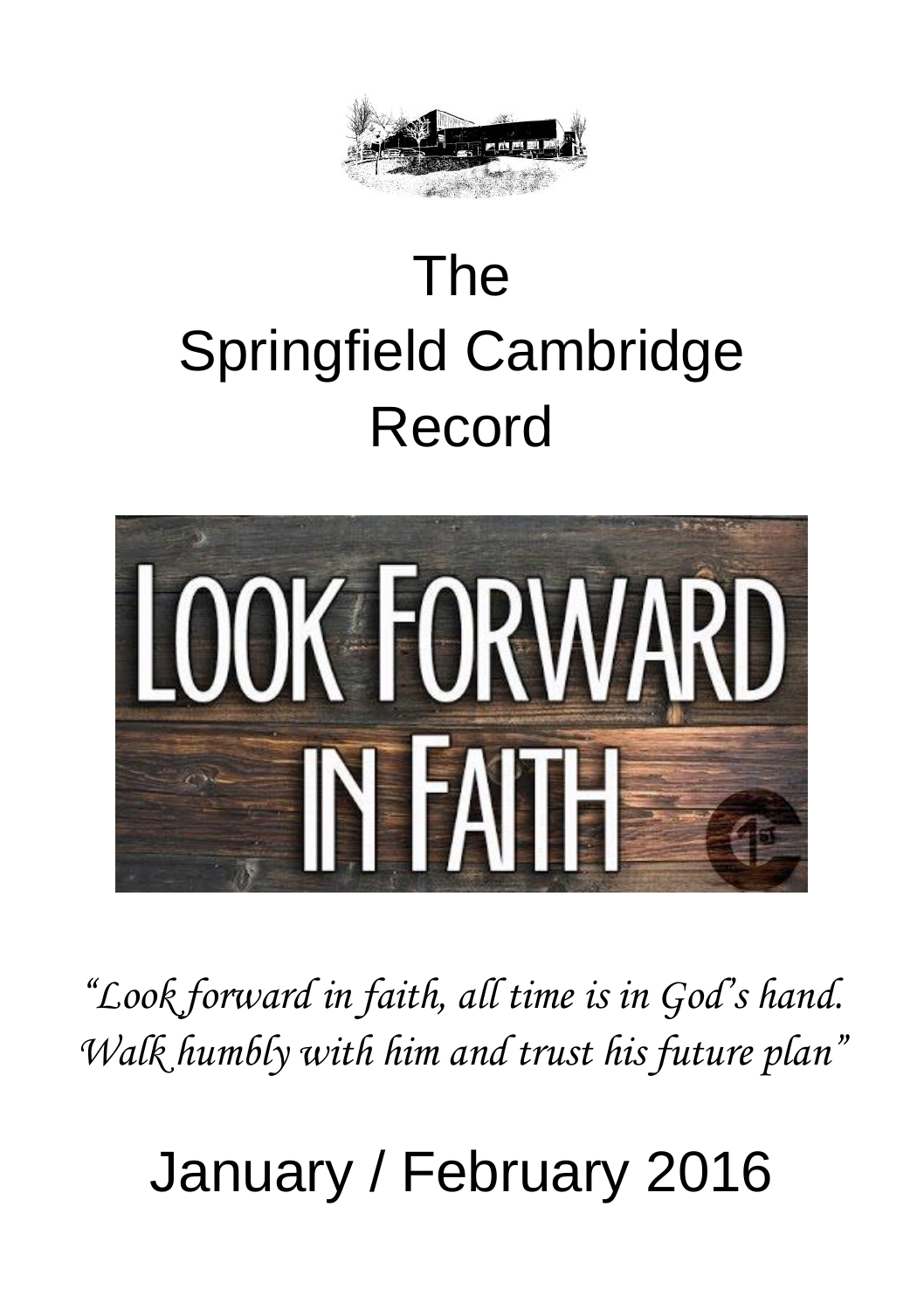#### **Minister**

Rev IAN TAYLOR, BD, ThM 64 Miller Drive, Bishopbriggs, G64 1FB  $\mathbf{\widehat{E}}$  0141 772 1540  $\Diamond$  taylor@churchofscotland.org.uk

**Session Clerk** JAMES (JIM) SCOTT  $\mathbf{\widehat{a}}$ 0141 563 2059  $\Diamond$  jim.g.scott@hotmail.co.uk

#### **Clerk to the Congregational Board**

SANDRA McDOUGALL

 $\mathbf{\widehat{a}}$  0141 772 2719  $\Diamond$ mcdougall322@gmail. com

#### **Church Office**

Mondays 10 am – 12 noon Isobel Lawson, Margery Gough, Sheila Bryce, Moyra Ewing Wednesdays 10 am – 12 noon Janette Gray and Christine Smith **</u>and 172 1596 ® Springfieldcamb@btconnect.com** 

#### **Musical Director**

ALAN A. CRAIG, B.Mus, PGCE  $\mathbf{\mathcal{R}}$ 07778 501077 Aalan@conduct.demon.co.uk

#### **Treasurer**

#### JIM KERR

 $\bullet$  0141 772 6015  $\circ$  jameskerr@fsmail.net

**Gift Aid Convenor Non Gift Aid Convenor** DAVID LOCKHART ELLEN ROBERTSON  $\mathbf{\widehat{a}}$  0141 772 6779  $\mathbf{\widehat{a}}$  0141 762 4420

**"The Record" Editor** JAMES ROBERTSON  $\circledR$  0141 772 1323  $\circ$  lowdon2@btinternet.com

> **Church Officer** JIM TONNER **雷** 0141 772 1596

**Springfield Cambridge Church 49 Springfield Road, BishopbriggsG64 1PN**

> *www.springfieldcambridge.org.uk* **Scottish Charity SC005642**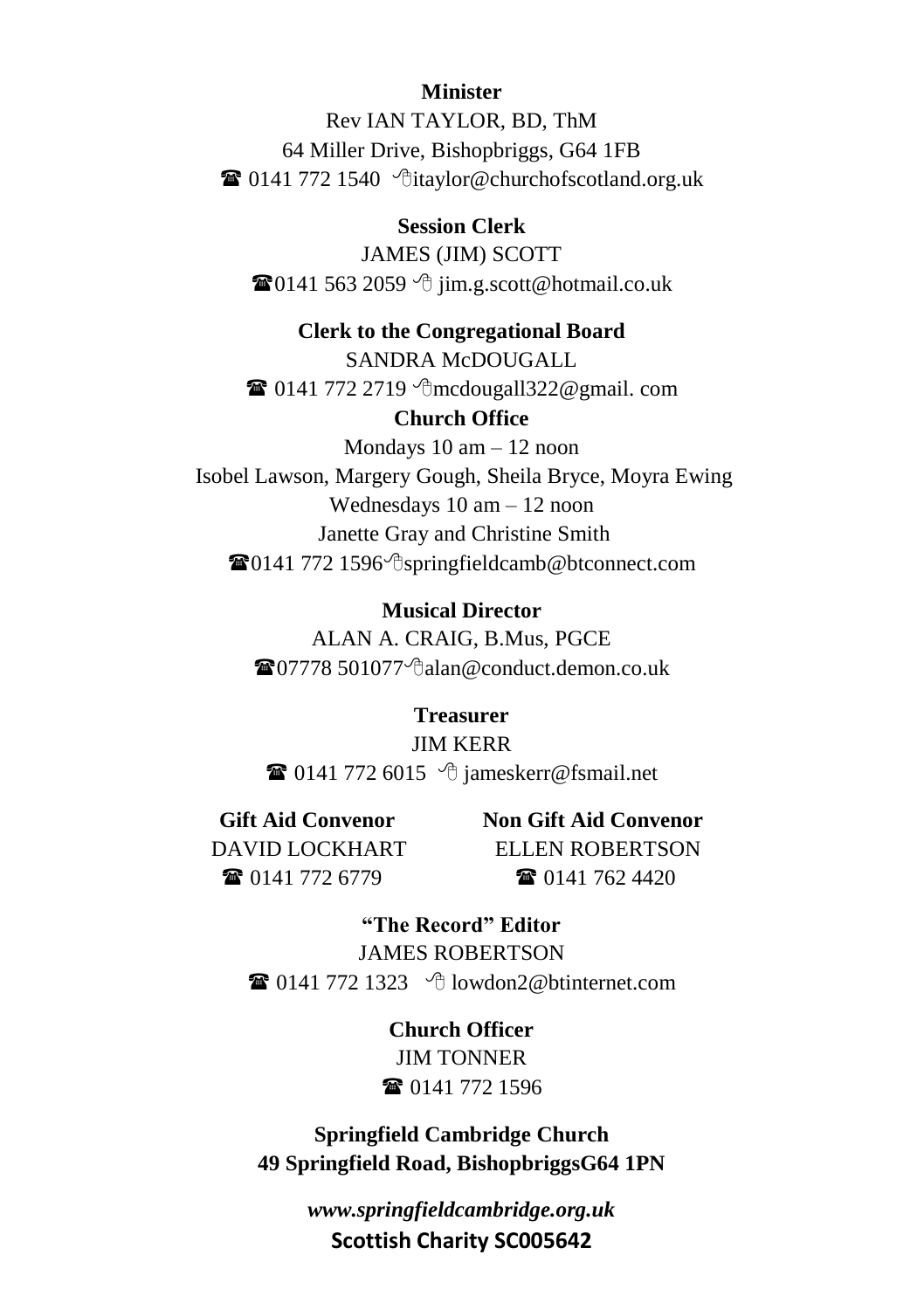### **A word from our Minister...**

Following the November 2015 arson attack on their premises, the local Muslim community was without accommodation, while the crime scene was investigated and repairs were carried out. Bishopbriggs Churches Together (BCT) expressed their sadness at these events and circulated a request among its members for temporary premises for the Muslim community to use.

I met with representatives of the Muslim community on the 2<sup>nd</sup> of December and offered them the free use of Room 2 from the 4<sup>th</sup> of December from 12noon-2.15pm; to hold Friday prayers until the middle of January, or longer if required, until their own centre is reopened.

As Christians we believe that love is stronger than hate, and I hope that some good can come out of this destructive act. By reaching out at this time of sorrow I hope in a small way, we may build stronger relationships between Christians and Muslims in our Parish.

Shafiq Sharif, secretary for his community has thanked us, saying that the Muslim community had been surprised and uplifted by the offer.

"We are really very appreciative of the support we have had from the Church of Scotland and from a lot of Christians in our community," Mr Sharif said.

"We had managed to create a small place where we could come together as a community, and now we don't have anything at all so the community was feeling lost. Then after the fire, Springfield Cambridge Church of Scotland approached us and offered us a place to meet. The first gathering we had was last Friday and everyone was very pleased and happy."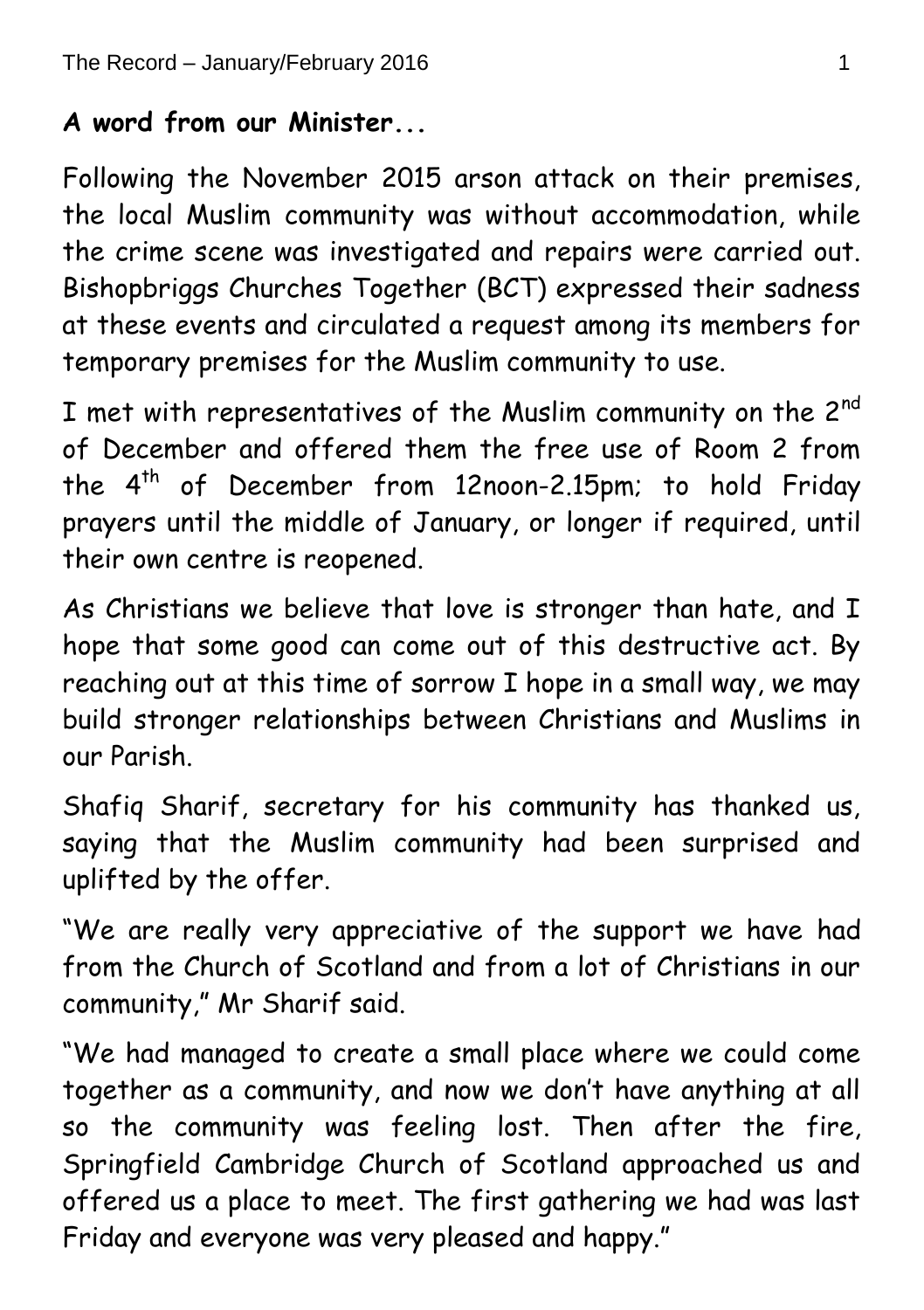"After the fire we got a lot of phone calls from the Christian community to offer help. We never knew that help and support was there before. So can good come from this? It has, because it has brought us closer together. Through this we have learned we are not alone."

About 80 families use the Al Sarouk centre, both as a mosque and as a place to gather, share community meals and teach children about their cultural heritage and traditions. Families using the centre have long established roots in Scotland, Mr Sharif said, adding that his own grandfather settled in Dunbartonshire in 1930, before the subcontinent was divided into India and Pakistan.

After the Paris attacks, Police Scotland reported a spike in hate crimes, but Sharif said his community feels comfortable in Glasgow.

"Generally in Glasgow, we live together and there is no problem," he said. "I think it's a minority."

This action by our Church I believe, whilst it has drawn some media attention, has reminded me of the importance of hospitality to faith communities in general, and to the Church in particular. The theologian, Letty Russell, describes Biblical hospitality as "the practice of God's welcome by reaching across difference to participate in God's actions of bringing justice and healing to our world in crisis." According to this understanding, hospitality is about reaching across difference; it is about welcoming folks who may not look or sound or believe anything like we do, because our lives depend upon one another. In learning to encounter strangers as human beings, our own hearts widen, and we become more human ourselves.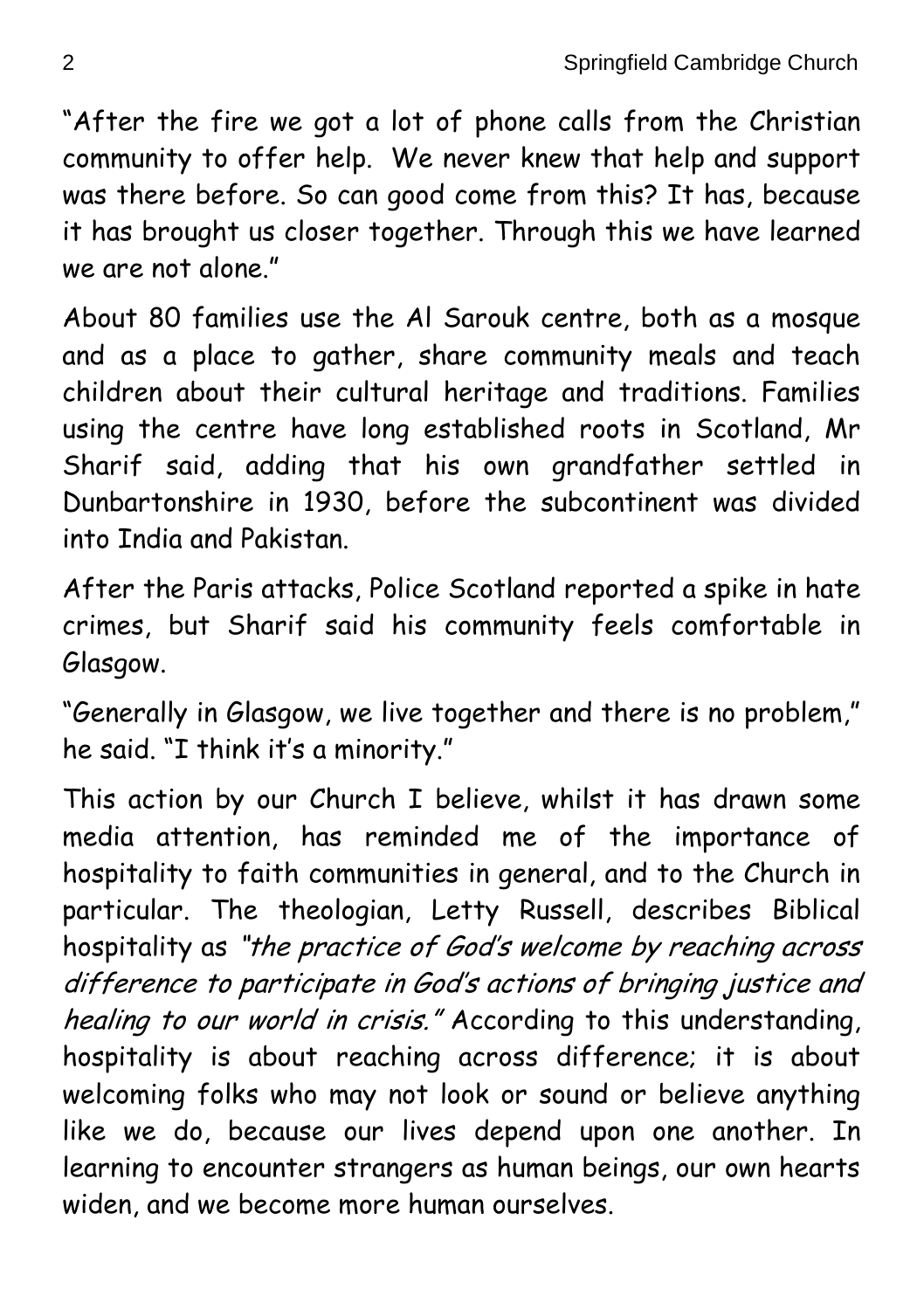Biblical hospitality means reaching across differences to participate in God's welcome. It is a fundamental aspect of who we are as followers of Jesus Christ; for we have been welcomed by Almighty God who has already prepared a table for us.

### Rev Ian Taylor

### **Reflections on this experience:**

The decision I took, as Minister, to make the offer of our premises was based on a sense that this was simply the right thing to do - it was what Jesus might have done! No great theological or moral considerations were brought to bear on my decision at this point. I was also conscious of a mood within our parish that local people did not condone such attacks and did not accept that such behaviour reflected their community, and they wanted to do something to help demonstrate that. Faith in action.

The decision was made without any fanfare on our part, although the Kirk Session and congregation were advised by me of what had been done in their name. Interestingly press attention turned towards us via the local paper, The Kirkintilloch Herald, who had picked up the story via appreciative Face book posts from the Muslim community grateful for our assistance. The Church of Scotland Press Office provided me with assistance in responding to the Press. They decided to do a small piece themselves and this provoked further interest from the BBC and STV, and further afield (the USA) via the Kirk's website coverage. The Moderator of the General Assembly of the Church of Scotland used what had happened in Bishopbriggs as an illustration in his Christmas message.

For me, as a Parish Minister, I found myself dealing with a degree of scrutiny that I had not fully anticipated. One negative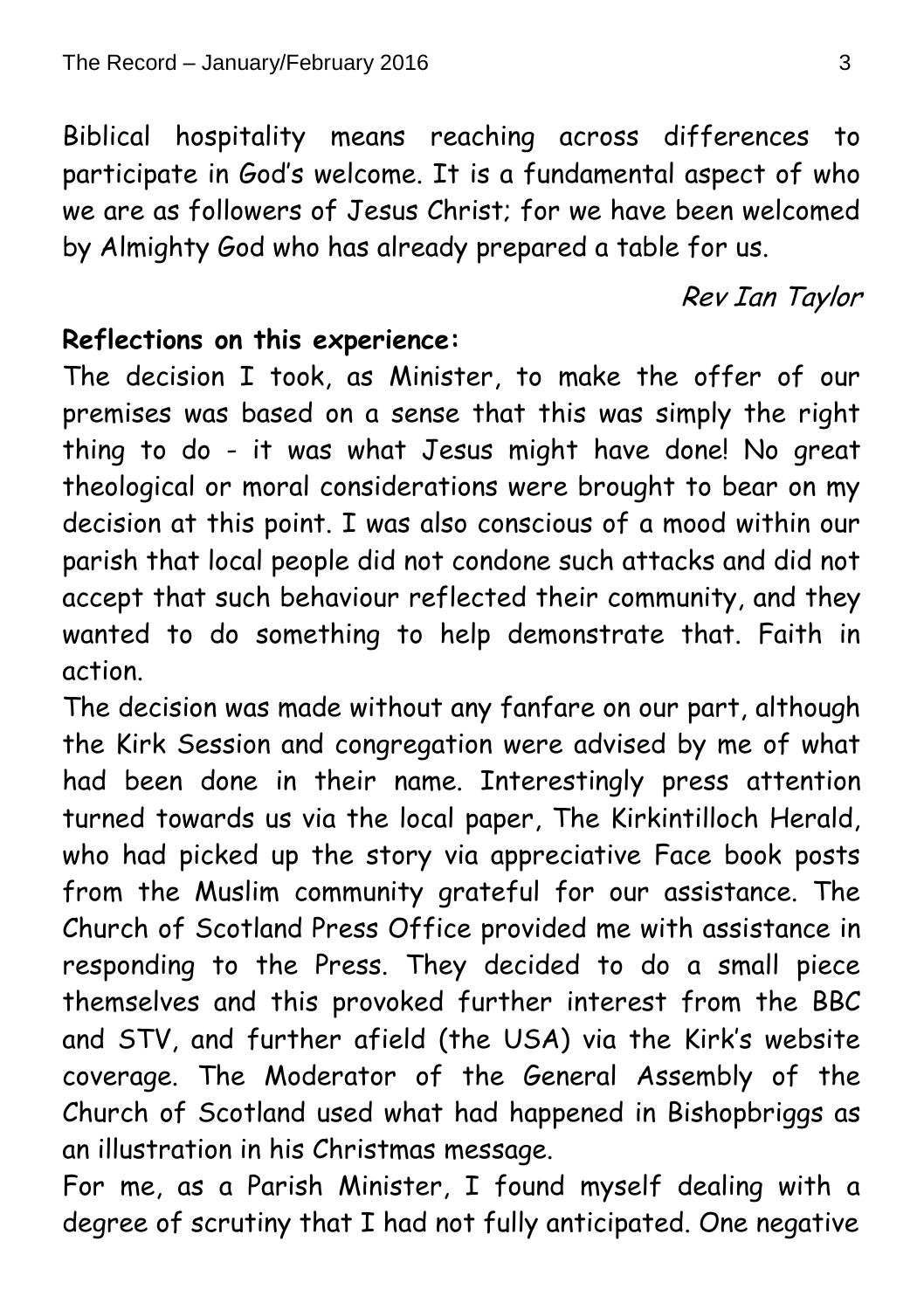comment from the USA was sent to me via an online comment. A local colleague expressed their disapproval of our actions. Subsequently the Presbytery Clerk advised me that another colleague had complained about what had happened and the complainant intended to raise a formal complaint against me via the Business Committee of the Presbytery of Glasgow. An academic from the University of St. Andrews approached me over the New Year to ask me to provide her with an account of this experience for a piece of research she is undertaking! This all made me think more deeply about how our theology can shape and be influenced by our practice. Sometimes we take action and then only later do we step back and reflect on what we did and why. Not especially radical but I find myself still pondering the actions we took.

Curiously, after I had advised the congregation what we are doing, a number of my members approached me to ask what more we could do. I did not have to wait long. The son of two of our members of the Praise Team, a professional musician, having read online of what we were doing, has approached me to offer his band's services free of charge to hold a fundraising ceilidh in our halls in the New Year, so this action continues!

In an increasingly fractured and violent world I am coming to the conclusion that faith communities must show mercy. In St. Luke 10:25-37, a lawyer confronts Jesus with two important piercing questions. The first is: "What must I do to inherit eternal life?" Jesus responds with two questions of his own, "What is written in the law? What do you read there?" The lawyer gives an answer to end all answers, "You shall love the Lord your God with all your heart, with all your souls, and with all your mind; and your neighbour as yourself."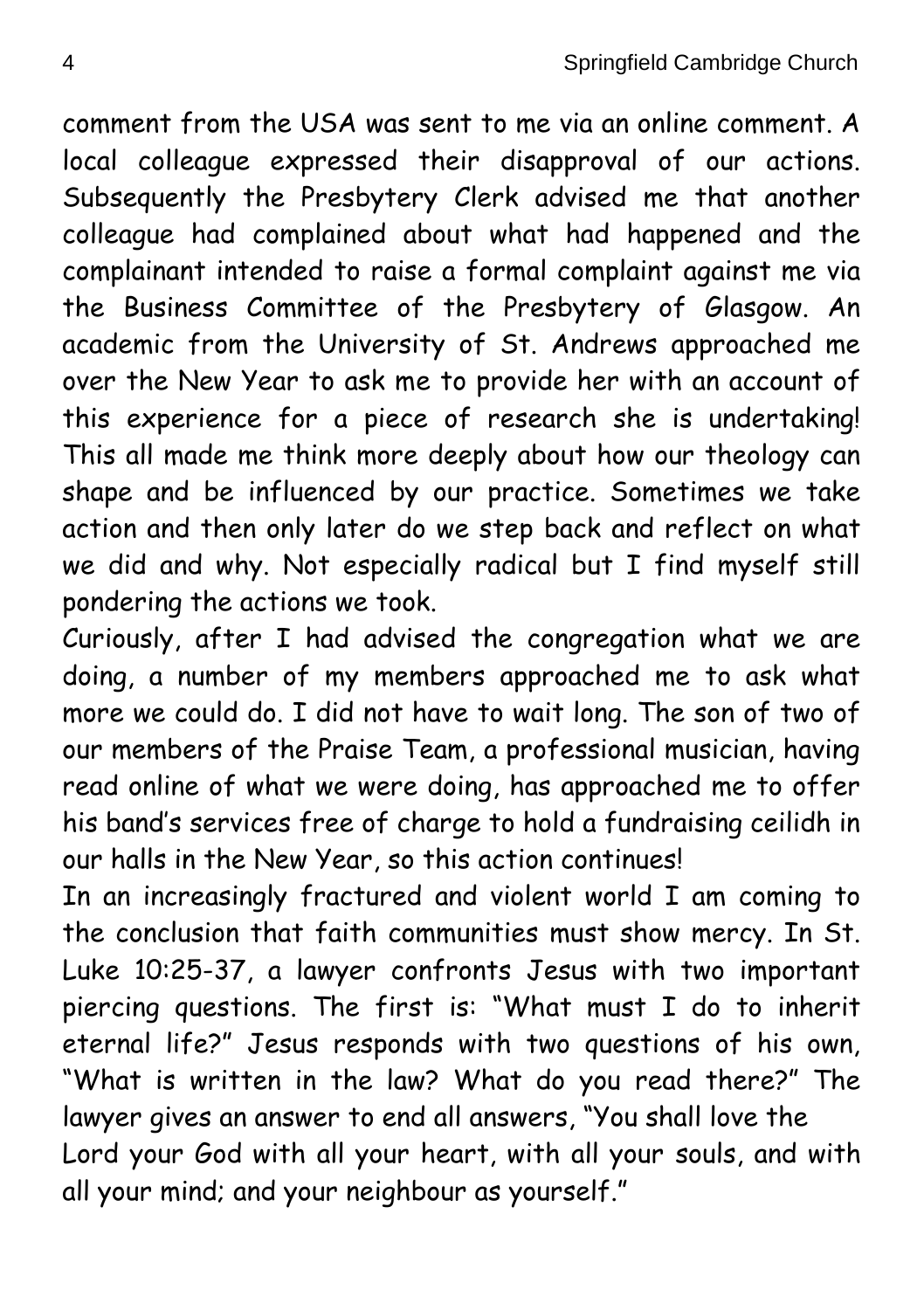Jesus' affirmation of the lawyer's response gets to the heart of faithfulness, in Hebrew, hesed: "Do this, and you will live." The lawyer then asks his second, equally important question, "Who is my neighbour?" Note that the lawyer's response to Jesus bypasses the call to faithful action and in its place reflects more deeply on issues of identity. Jesus redirects this question of being by telling the story of the Samaritan who demonstrates how a neighbour responds to another in need. Fittingly, Jesus concludes the parable with another question, one that has an obvious if not difficult answer. Who was the neighbour? It was a Samaritan, a historical enemy of the Jewish people who showed mercy to the one who had been beaten and left for dead.

I pray that it will be said of us - that like the Samaritan in the story told by Jesus – we were the neighbour who showed mercy. That the Church would be marked by followers of Jesus who, when they see the sick sitting by the road, tend to them. When the crowds are gathered, we are moved to feed them. When the demon-possessed confront our comfort, we recognise their humanity and heal them, exorcising the evil that enslaves them. When the immigrant among us is homeless, we make a home for them, because we remember that once we were immigrants (Leviticus 19:34.)

What we do is a reflection of who we are. Better, as Jesus said, "By this everyone will know that you are my disciples, if you love one another" (St. John 13:35.) Our quest to find out who we are will only be answered by how we witness to the good news in Jesus Christ, how we live out love of God and love of neighbour. Do this and we will live. Questions of being such as "Who are we?" and "Who is my neighbour?" will give way to questions of faithfulness, hesed, "How then shall we live?"

Rev Ian Taylor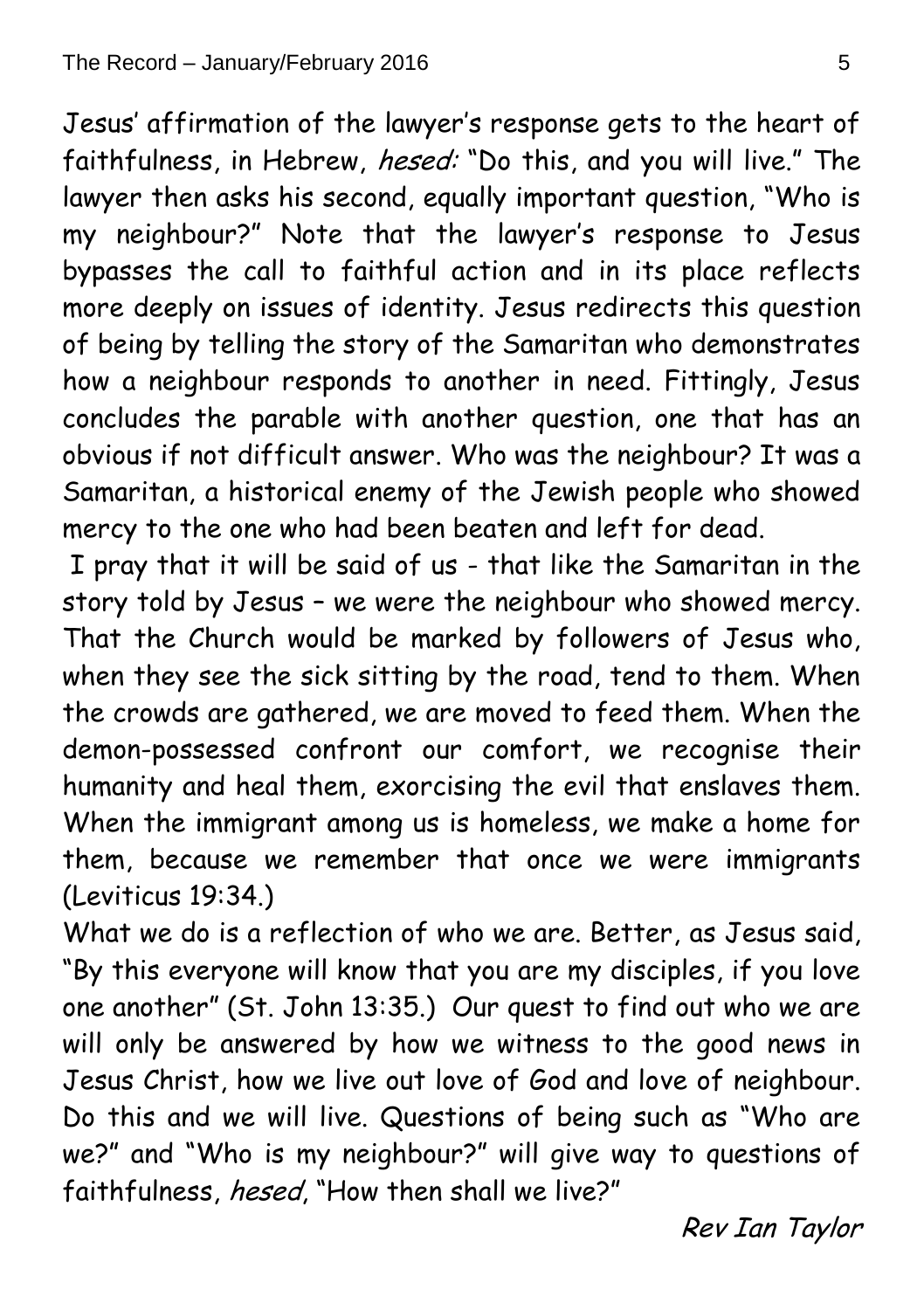

**LOOKING BACK**

## **Weddings**



Gracious God, we praise you for the gift of love – that most precious of gifts which endures beyond all others, bearing all things, believing all things and hoping all things.

We thank you for the joy that comes from two lives truly being shared, from two people becoming one, each complementing and enriching the other, each helping love to grow.

Saturday 5<sup>th</sup> December 2015 Sarah Wallace & David J. Harris

## **Funerals**

God of grace and peace, in your Son Jesus Christ, you have given us new birth into a living hope. Strengthen us now to live in the power of the resurrection and keep us united with our loved one from whom in death we are not divided. For you live and reign for ever and ever. Amen.

Friday 20<sup>th</sup> November, 2015 Mr James Lamond, Wednesday 2nd December, 2015 Mr Alexander Ronald, Thursday 3rd December, 2015 Mr David Russell, Friday 11<sup>th</sup> December, 2015 Mrs Margaret Mills, Tuesday 15th December, 2015 Mr Donald Baikie,

Ruthven Place Ronaldsay Drive Muirpark Drive Canniesburn Care Home Tofthill Avenue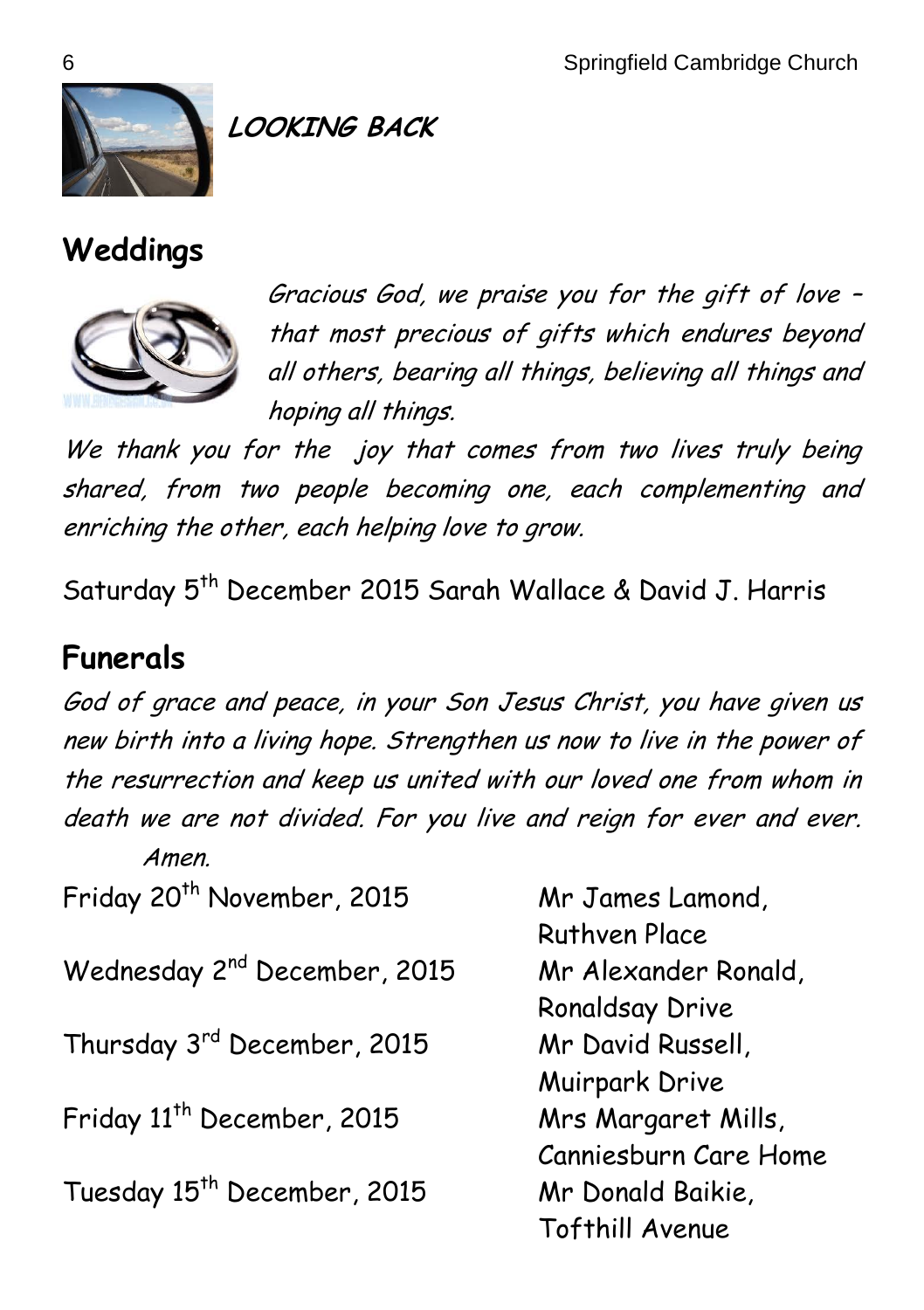The Record – January/February 2016 7

Thursday 17th December, 2015 Mrs Helen Kane,

Friday 15<sup>th</sup> January, 2016 Mr Arthur Manson,

Mavisbank NursingHome Monday 21<sup>st</sup> December, 2015 Mrs Martha M. Strang, Mailing Avenue Friday 8<sup>th</sup> January, 2016 Mrs Catherine (Cathy) H Shaw, Fourhills Nursing Home Friday 8th January, 2016 Mrs Isabella (Isobel) Carson, Keir Hardie Court Sella Road



**LOOKING AHEAD**

**Vestry Hour - Wednesday mornings at 10 am**

Should anyone wish to see the Minister, Ian will be available on the **3 rd, 10th . 17th and 24th February,** 



**2016** from 10 -11 am. Should you wish to see him at another time, please contact Ian on  $\blacksquare$ 0141 772 1540 or  $\lozenge$ taylorian@btinternet.com and another arrangement can be made.

### **Mid Week Services - Cambridge Chapel 11.10 am**

The Wednesday morning Service will be held in the Cambridge Chapel. The Cambridge Chapel will also be open Monday - Friday from 10 am-12 noon for anyone who wishes to find a quiet place to read the Bible, pray or reflect during the course of the week.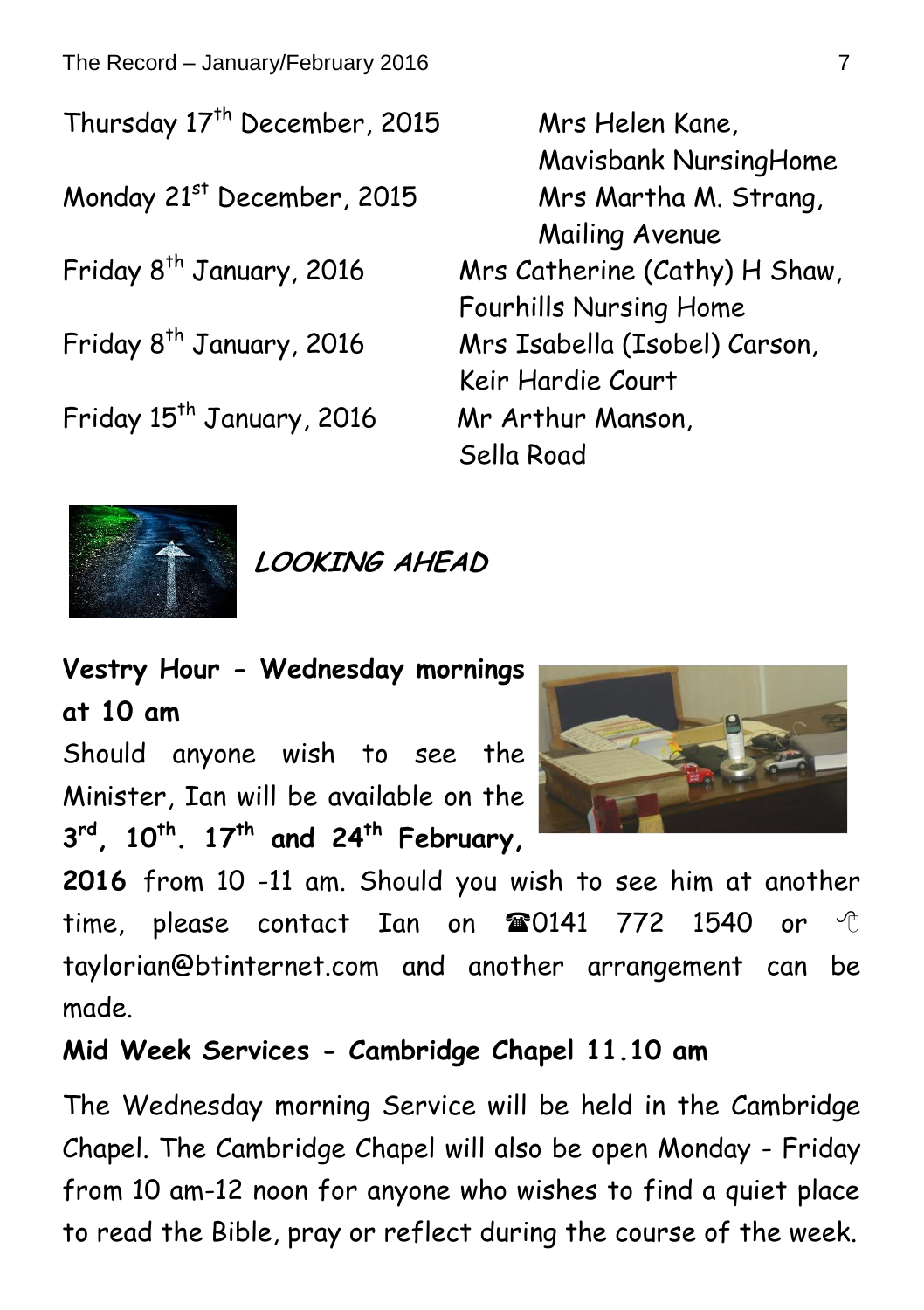

**Prayer for All (Open to All/ Praying for All) 6.45 pm**. Prayer for All meets in the Cambridge Chapel from 6.45 – 7.15 pm. on Wednesday evenings. Each

night we begin with a short introduction, followed by suggested prayer points for that particular meeting. This is followed by open prayer.



On **Sunday 7th February, 2016** we will celebrate the **Sacrament of Holy Communion at 11am and 3pm.** There will be Retiring Collection after each Service in aid of the

Kirk Session Benevolent Fund.



There will be a Service at Callieburn Court on **Sunday 14th February, 2016 at 2.30 pm.** This monthly Service at Callieburn Court is open to any member of the congregation who would like to join the residents for a short

Service lasting about 20 minutes or so. The Service is held in the Lounge.

On **Sunday 21st February, 2016** there will be a meeting of the Trustees (all members of the Congregational Board and the Kirk Session) in the Church after Morning Worship to approve the Annual Accounts for 2015. This will be followed in March by the Stated Annual Meeting.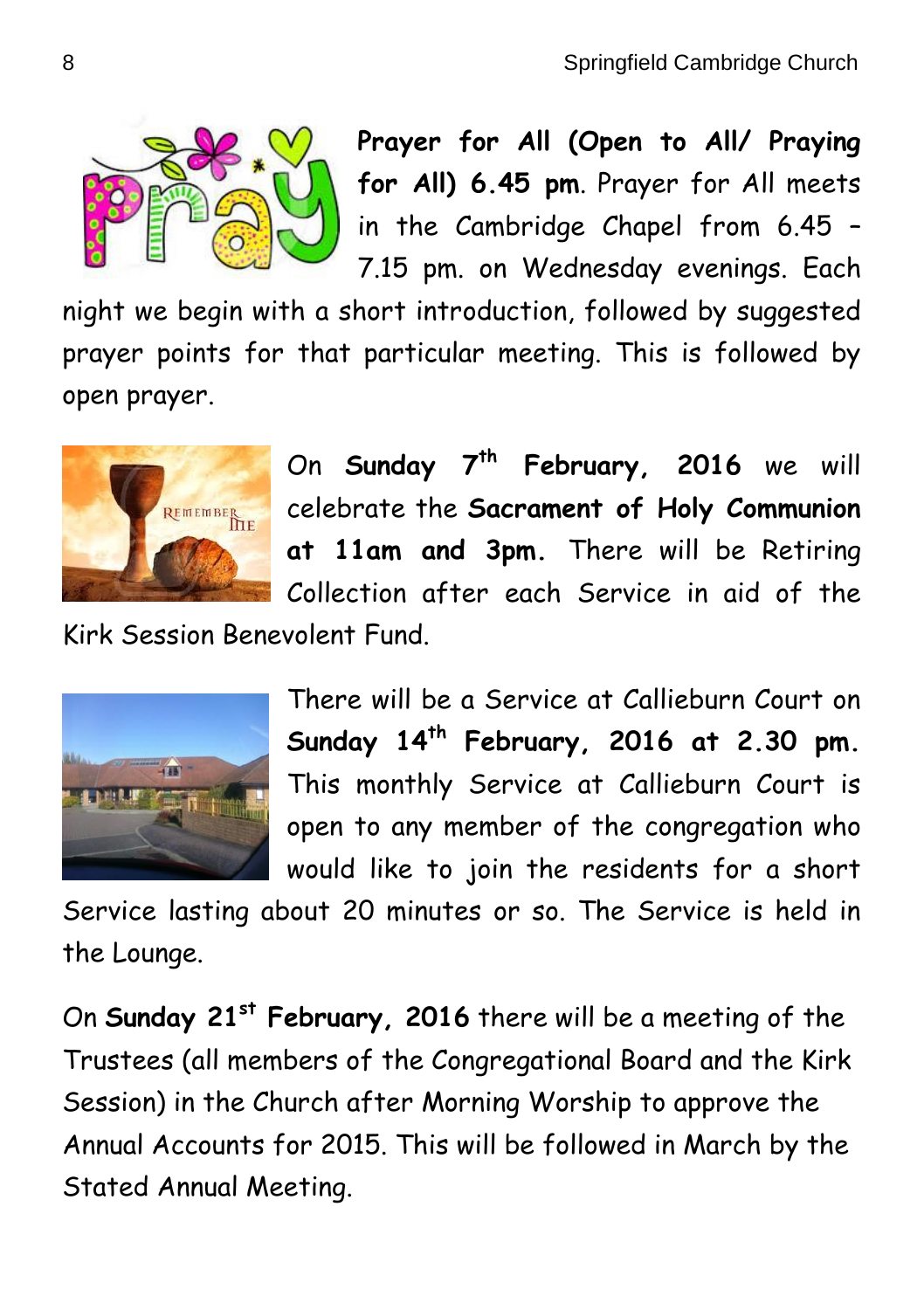

Stated Annual Meeting (SAM) 2016 **Tuesday 29th. March 2016, 7.00 pm.**  Changes which were introduced some years ago by the Office of the Scottish Charity Regulator

(OSCR) mean that at this meeting in the Cambridge Chapel the 2015 Annual accounts will be received by the congregation. The Trustees will previously have met to approve them on Sunday 21<sup>st</sup>. February, 2016 as required by OSCR.

This year, the Congregational Board would be pleased to welcome new or returning members of the Board to serve for a three year term. This is an important meeting in the life of our Congregation and you are encouraged to consider serving the church in this way. Volunteers are needed each year.

**Following the SAM**, there will be a meeting of the **Congregational Board at approximately 7.30 pm in the Cambridge Chapel.**

## **Treasurer's report**

#### *Happy New Year to you all!*

Thank you to all those who have given so generously to our 150 Appeal that was launched in Autumn 2015. As at 17/1/2016 the total stands at £13,470 of which £3,355 has been Gift-Aided to the Church! However, if you have not yet contributed there is still time and your kind donation would be very much appreciated. I am also delighted to say that one of the beneficiaries of our appeal, Marys Meals, as well as receiving our donation of £4,440 will also have this amount matched by the UK Government as part of an AID Match scheme that was running until the end of last year.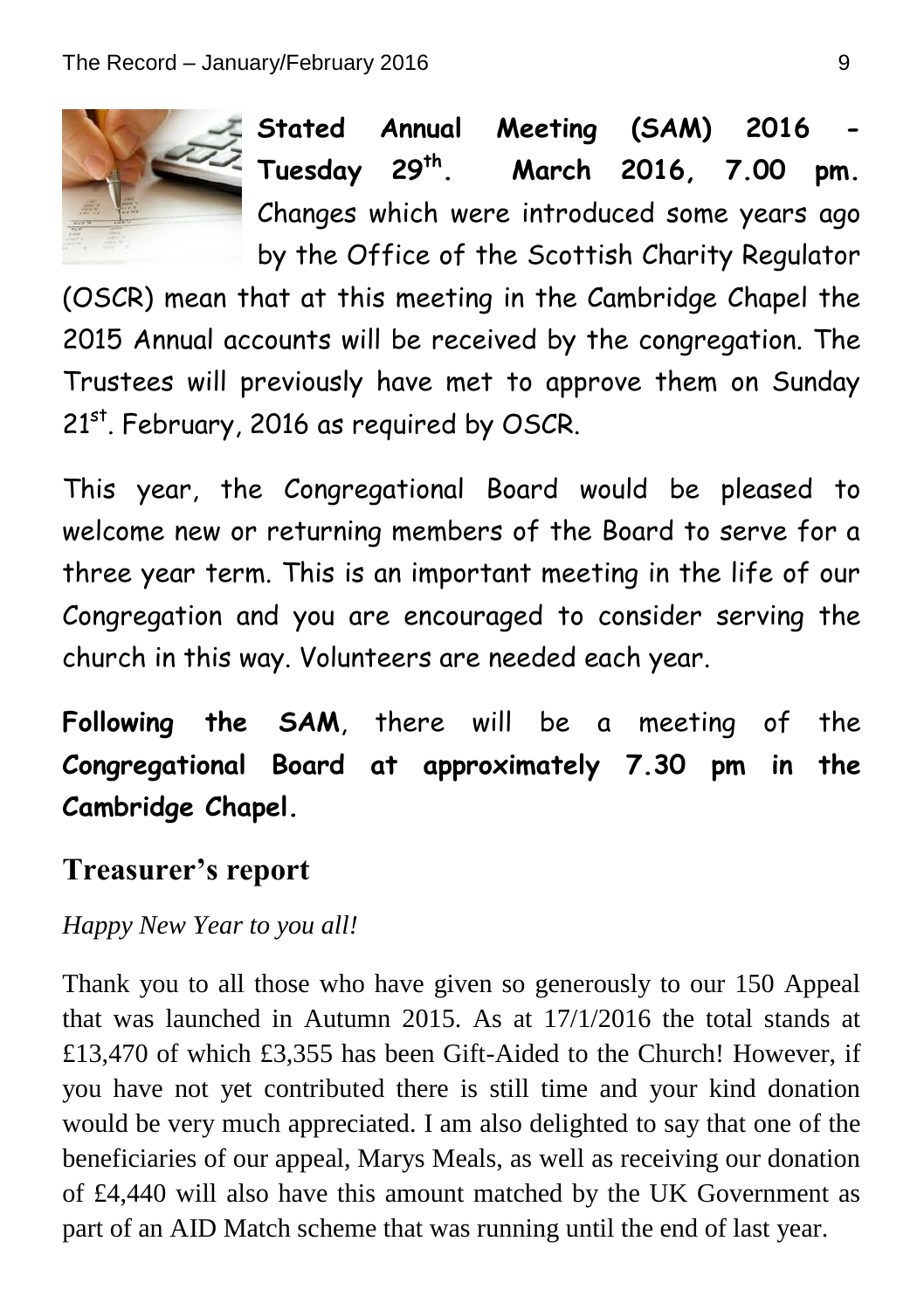The year- end accounts for 2015 are in the process of being prepared and I am pleased to say that we once again have a surplus on the General Fund for the year. Early indications show that our General Income will exceed our General Expenditure by circa £8,000 (excluding legacy income received). Gift Aid Donations on the General Fund total £74,050 with the tax claimed back by HMRC on that amount being approximately £18,512. Thanks to all the "regular givers" for your offerings during the year.

Although the above figures for the General Fund are very pleasing, I would still emphasise that there is no room for complacency and point out that the surplus has mainly happened due to a substantial increase once again in our Income from Outside Agencies. Our General Fund Offering Income for 2015 has actually shown no increase on 2014.

The New Year is a time when many of us "take stock" and review things. At this point I would appeal to those members of our congregation who are still not contributing anything at all financially to Springfield Cambridge to do this, as it is still clear that the majority of the offerings are still coming from the minority of members! In these difficult times is that fair? All we ask is that you give what you can afford. There are many different avenues to give to the church, but I would again mention Gift-Aid as this benefits us substantially. Bear in mind also that giving by Gift-Aid doesn't involve any commitment to give a certain amount by the donor and also isn't tied to any time period. Our Gift Aid Convenor David Lockhart would be delighted to give you more details. David's contact details are listed on the inside front cover of this magazine. *Jim Kerr*, Treasurer

#### **Boys' Brigade – ex-members Reunion Dinner**

George McMillan or Donald Armour This year's ex-members dinner is to take place on Friday 18th March at Cadder Lodge Freestone, St Mungo Street. If you are on our mailing list you will have received full details of the event. Should anyone with a prior connection to the Company wish to attend, renewing old friendships or making new ones or if you want a friend or relation added to the mailing list please contact either .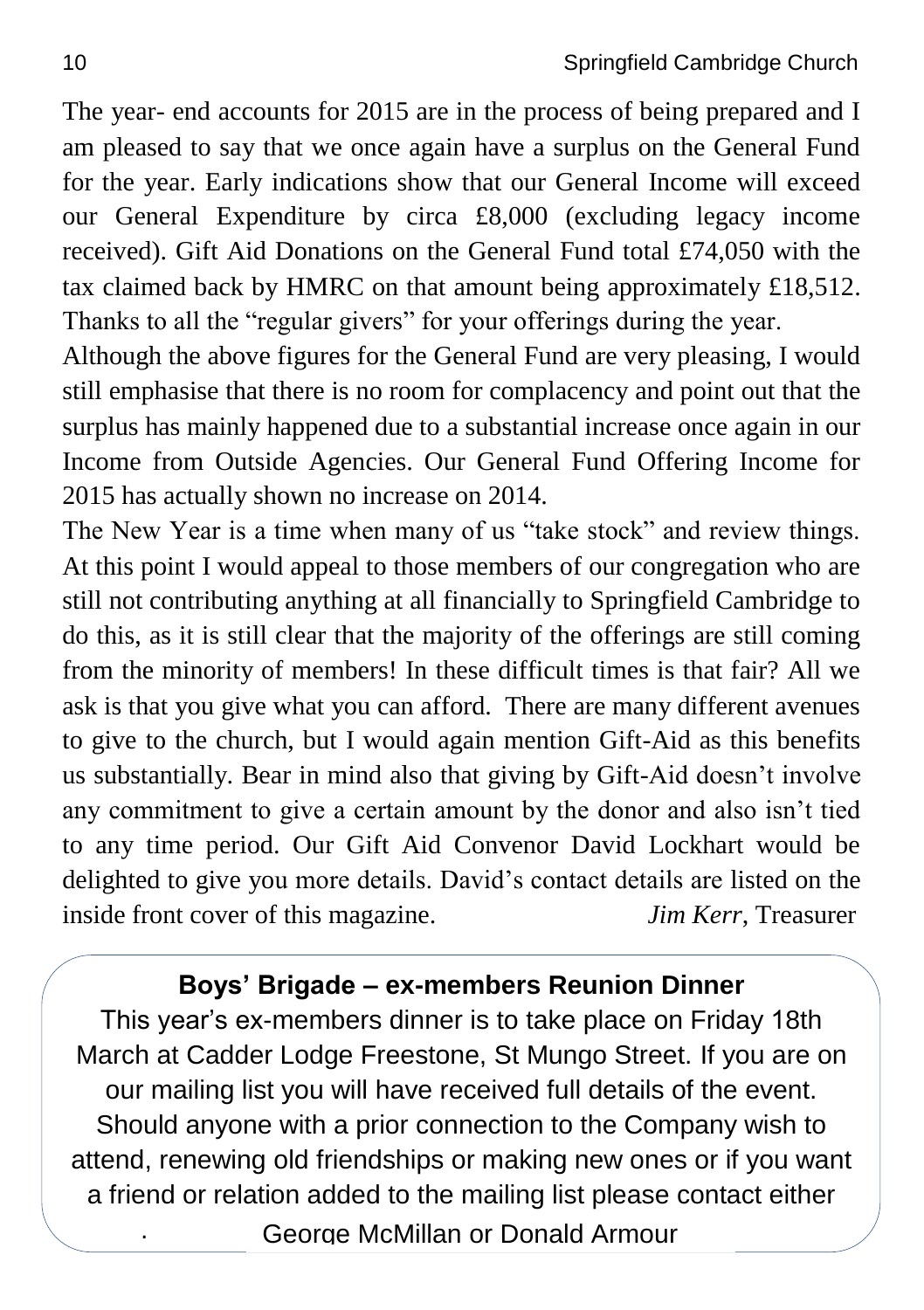# **Girls Brigade**

Our Christmas celebrations began at the end of November when the company attended the Pantomime at the Pavilion Theatre; it was a very wet and miserable day however the fun and laughter made up for it.

The Explorers and Juniors enjoyed a traditional party including a visit from Santa where they were all able to have their photographs taken receiving their gifts. The Brigaders chose to celebrate with an evening at Wallacewell Farm. The officers enjoyed a Christmas meal the following week also at Wallacewell farm, we intend to return as we did better than we thought in the quiz.

Our new session started on Tuesday the 12th of Jan and all sections are busy finishing their badge work. The Explorers are practising for their sponsored sing along. The Juniors are preparing for their line dancing competition and hope to have some volunteers from the other sections join them. The Brigaders are planning a badminton tournament and are hoping to have a sleep over in the church in the near future. We are also getting ready for our Mother/friends and girls evening on the 26th of January.

We hope you all had a peaceful Christmas and wish you all the best for 2016. *Katie Byrne*, Captain

# **268th Anchor Boys**

We have 28 boys on our role with our Friday night attendance sitting at 24.

Our boys attended the Pantomime run by Glasgow Battalion at Ibrox church just before Christmas. We had 11 boys come with us with the rest of the Springburn Districts Anchor boys/Junior section boys to see Jack & the Beanstalk. It was a fantastic panto and all our boys enjoyed it.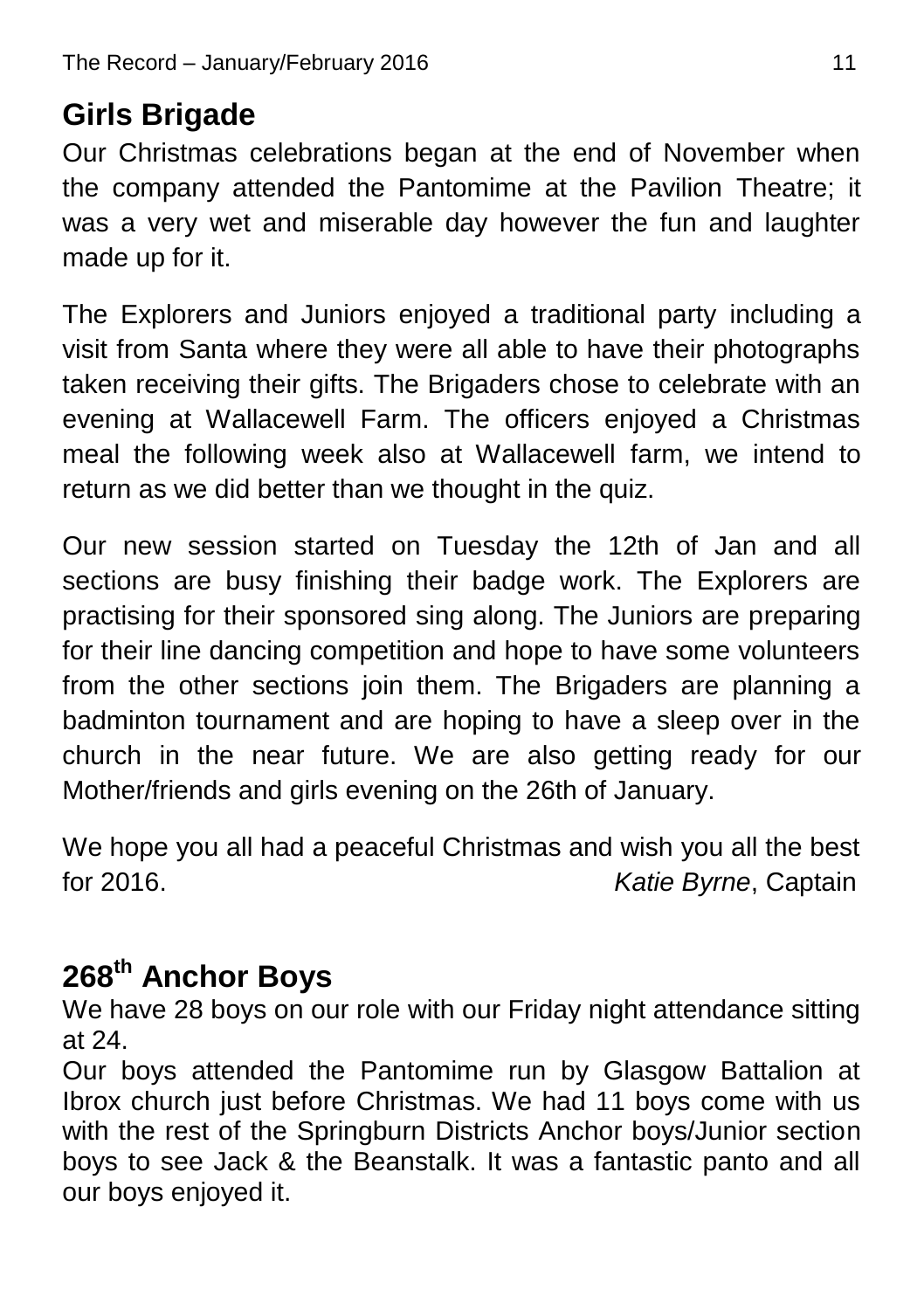We also had our Christmas party on Friday the  $4<sup>th</sup>$  December when Santa made a visit to our boys and a gift for each one of them. Check out our section picture of our boys & staff wearing their Christmas jumpers.

After the Christmas break we have been getting down to some hard work with our boys to make sure they going to get their awards badge at our parents night in May. We are just about to start off rehearsing some items for our parents night which this year will have an football theme to it.

We are having our Big Family Quiz night on Friday the  $5<sup>th</sup>$  February. This is usually a great night with the winning team getting a hamper for 1<sup>st</sup> place. We usually have a good turnout for this event. All funds raised from our quiz will go towards our own funds.

Our P3 boys will be having their second visit to our Junior section this session coming. Our boys paid them a visit in November and had a fantastic night & can't wait to go back this session. Mrs Lockhart, the staff and the boys made our boys feel very welcome. Our boys took part in the Junior sections usual Thursday night activities.

Our second fund raiser of the year will be our coffee morning which will be held on Saturday the  $5<sup>th</sup>$  March. Any donations of home baking would be very welcome. Of course you are all invited to come down to our coffee morning where you will be made most welcome. All funds raised will go towards our end of year trip costs.

The anchor boys still have plenty of room to take in new boys. So if you know any boys in P1, P2 & P3 at school please feel free to pass on our details or ask them to come down any Friday night to speak to myself. *Alan Kerr,* Officer in Charge *website* www.gmuir.co.uk

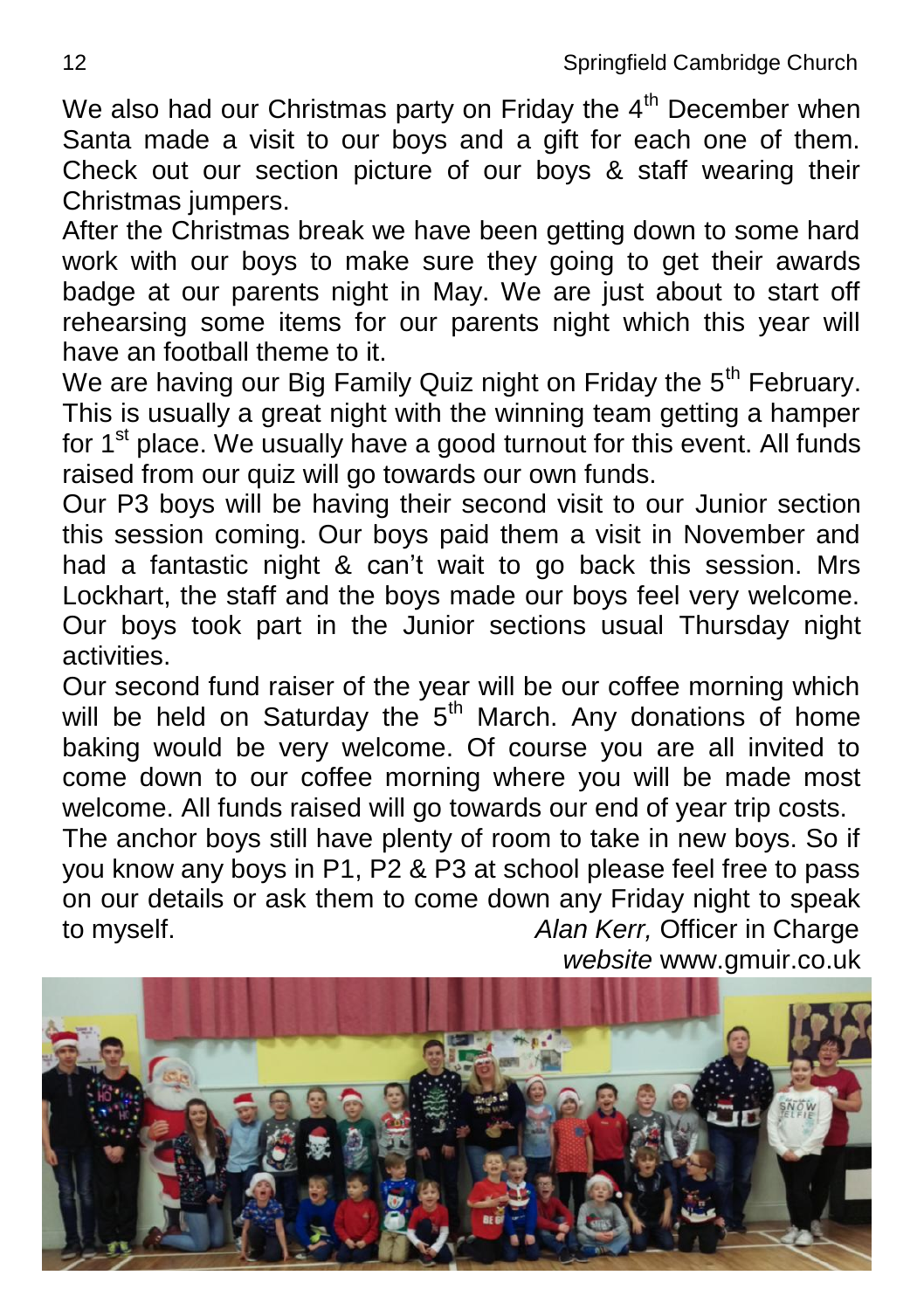

# **WORLD DAY OF PRAYER**

**"Receive children, Receive me."**

*Friday, 4th March, 2016 at 11am*

**Saint Dominic's Church 21 Kirriemuir Road Bishopbriggs**

**Order of Service written by the Christian women of Cuba.**

**A light lunch will be provided after the service.**

**ALL are welcome to share in this Christian World Service.**

Thank you

Mrs Catherine Lynn would like to thank all the members of The Guild and all the members of the congregation who so very kindly sent many Christmas Cards and Get Well cards over the long period of her treatment in hospital. These have all been very much appreciated.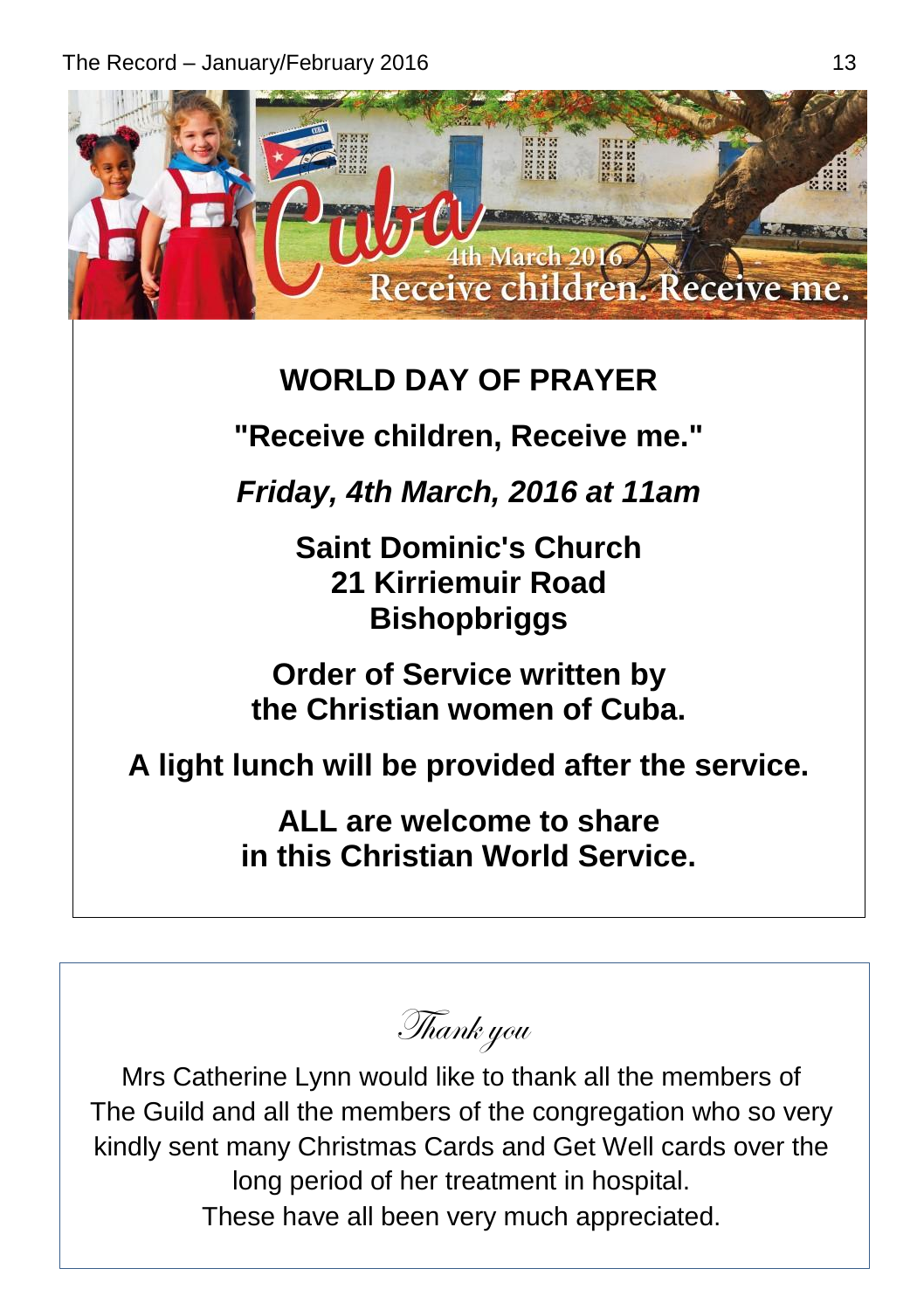### **The Guild**

On 30<sup>th</sup> November our speaker was Dr Mary Frame who is the secretary of the Kirkintilloch & Lenzie Marie Curie Fundraising Group. The ladies listened with interest as she spoke on the subject of the work of the new Marie Curie Hospice a service which touches many of us at some time in our lives. We rounded off the first half of our session with a traditional Christmas Party on 14th December which seemed to be enjoyed by those attending.



On 11<sup>th</sup> January 2016 our speaker was Sheila Gibson assisted by May Murray and she spoke about their recent visit to the Holy Land. One of our members reflected the thoughts of many when she said she felt as if she had been there with them. It was a very interesting and informative reflection on their pilgrimage which was enjoyed by all.

On 8<sup>th</sup> February we will be entertained by The Glasgow Accordion Band and on 22<sup>nd</sup> February we will welcome Ivy Blair from Prospects one of the projects we have chosen to support this year.

*Dates for your diary*

**Sunday 21st February 2016 -** City Group Rally – Springburn Church

**Friday 4th March** – World Day of Prayer

**Tuesday 15th March** – North Glasgow Presbyterial Council Spring Meeting & AGM – St David's Memorial Park Church, Kirkintilloch.

*Joyce Macmillan,* Secretary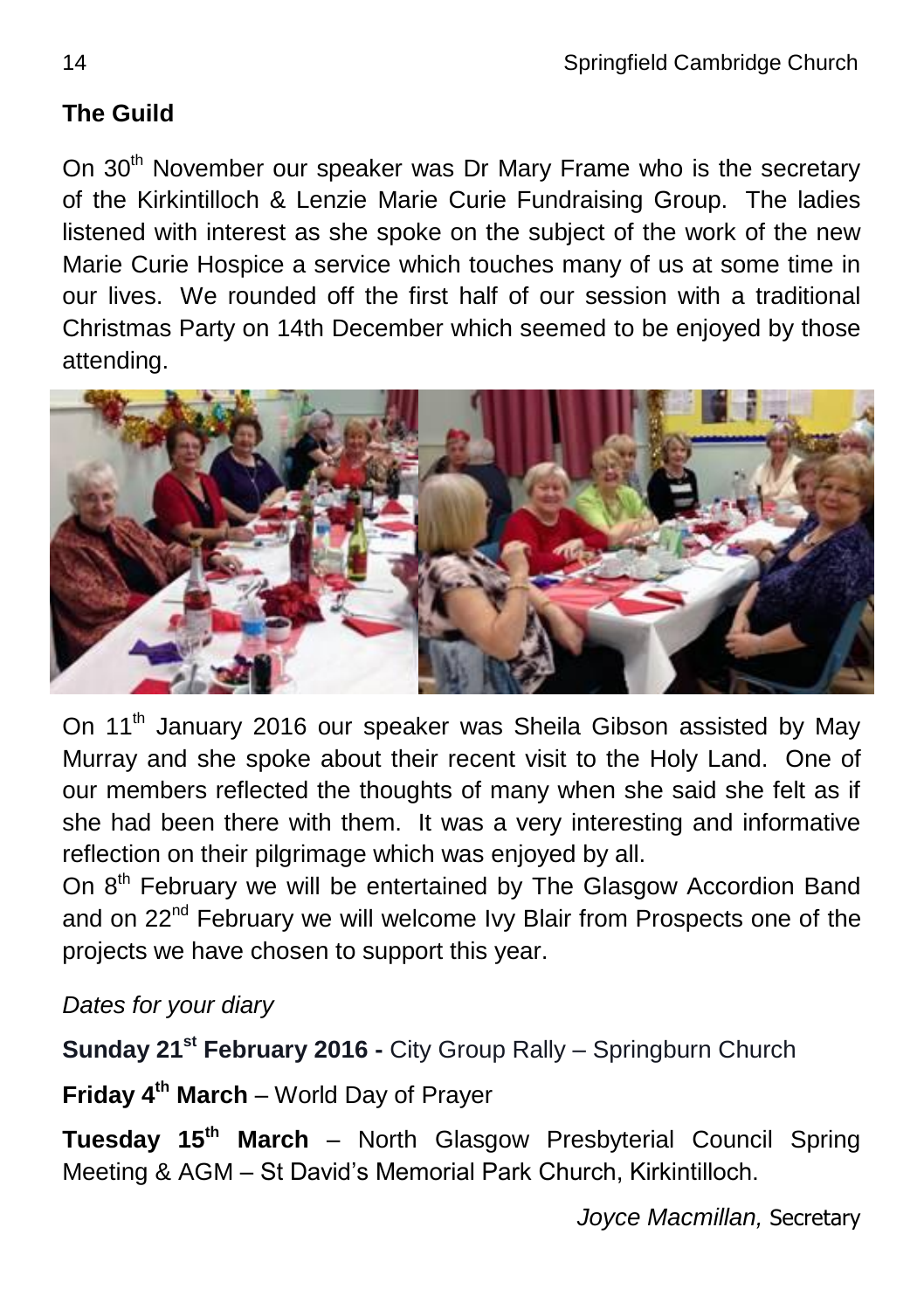# **Flower Calendar ~ February 2016**

Distributors: Mrs M Brown 563 3501 and Mrs I Harley 772 4177

Donors:

(Mrs C Sutherland (Jan  $31<sup>st</sup>$ )), The Guild, Miss S Bryce ( $3<sup>rd</sup>$ ), Mr G Herbertson, Mrs I Hamilton (7<sup>th</sup>), Mrs L Reynolds(7<sup>th</sup>), Mrs Stewart  $(11^{th})$ , Miss H Collins  $(16^{th})$ , Mrs J Ditty  $(20^{th})$ , Mrs C Bickers.

# **Bible Wayfinders**

At the end of December the Bible Wayfinders went to Soar in Braehead and enjoyed a game of laser tag, a shot on the dodgems and lunch at Burger King. A great time was had by all.

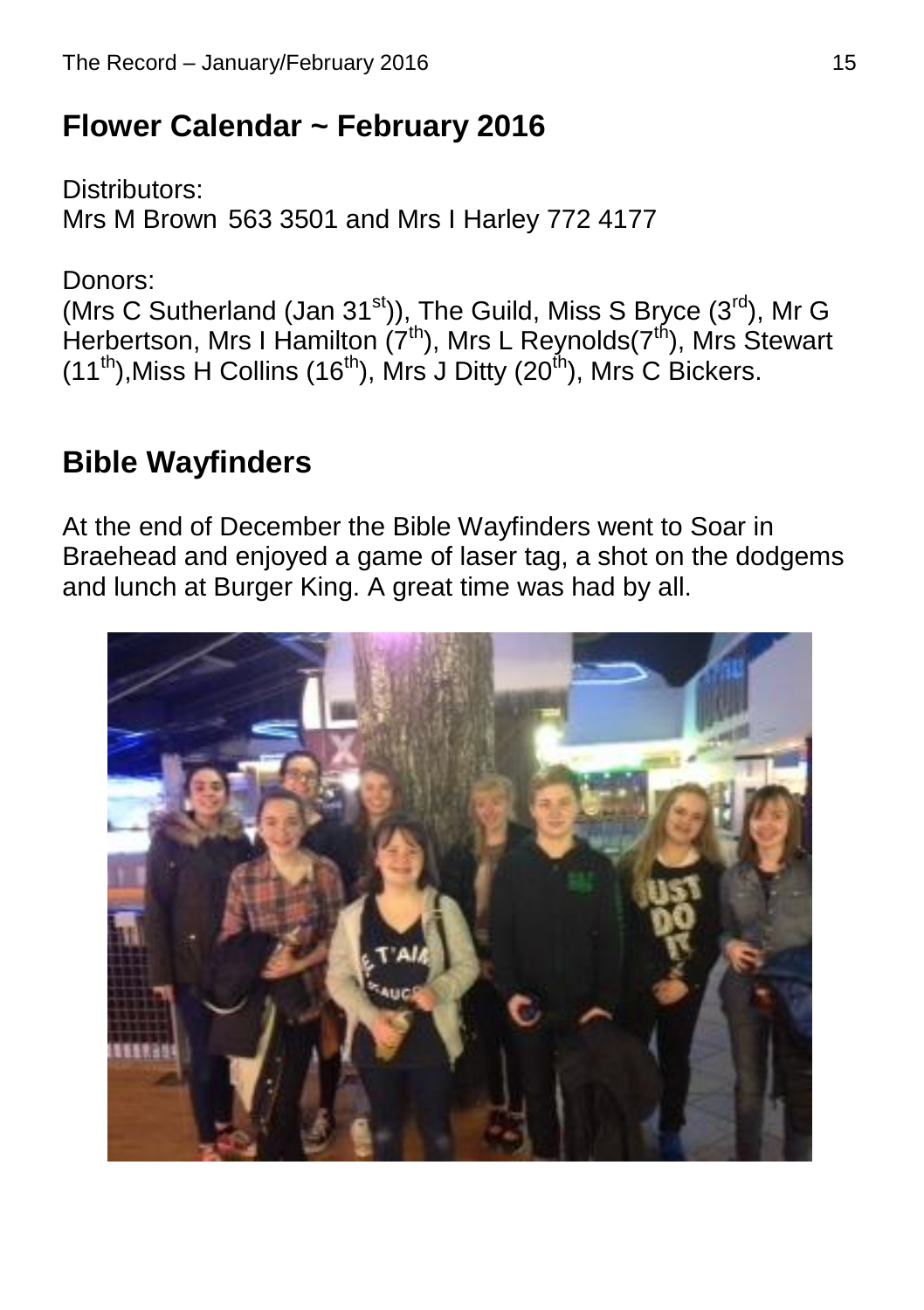Wilma and I were delighted to deliver the toys from the gift service in December. The women's refuge were overjoyed to receive them. We also gave some to the Salvation Army to use on Christmas Day when they were opening halls to allow families to come along for Christmas Dinner. They too were delighted to receive them. There were also a number of selection boxes from our church and Cairns church in Milngavie and these were handed into the food bank in Auchinairn. Thank you all for your generosity.

*Brenda Diamond*

# On the Front Cover This Month

First – an explanation about the chosen theme for the year ahead. Last year, during our 150<sup>th</sup> Anniversary celebrations, it was a reaffirming reflection on 'times past' to include pictorial material related to the celebrations. For this New Year, for 2016, the theme will concentrate more upon looking forward and reflecting on the strength of God's word and instruction. This will be carried out by selecting one Scottish hymn writer for each month and concentrating in on one of their hymn's relevant to each particular monthly period.

Thus to start the year, the last section of "Our Response to God – in times and seasons" was examined within CH4. This is the section that comes after Spring, Summer, Harvest and Winter hymns and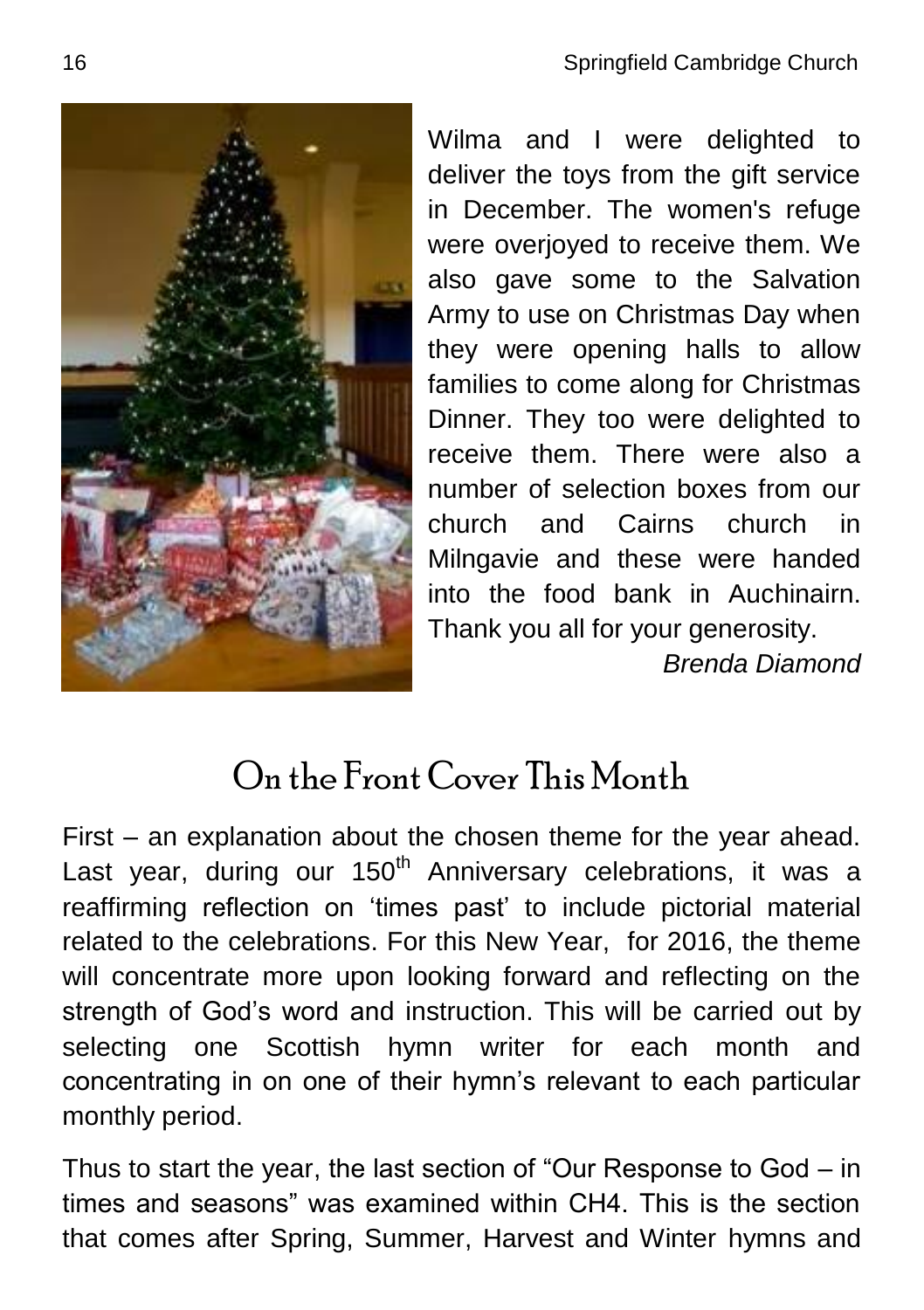does not take long to "examine" as there are but three hymns included specific to the New Year ahead. Hymn 235 is fairly well known, *"God is working his purpose out, as year succeeds to year";* with each verse concluding with *"that the earth may be filled with the glory of God – as the waters cover the sea".* This hymn was written by Arthur Campbell Ainger, who was born in 1841 in Greenwich then part of the county of Kent. His father was an Anglican priest. He was educated at Eton and at Trinity College, Cambridge. His career was that of a teacher which concluded in 1901 when he retired as a Master at Eton College. He died in 1919 and is buried within the graveyard at St Matthews Church, which itself is part of Darley Abbey in Derby, England. So – a good man – but not Scottish! The next hymn, hymn 236, is sung somewhat less in church these days. It reads akin to 'Onward Christian Soldiers", with its own first two lines declaring, *"March on, my soul with strength – march forward void of fear".* This hymn was written by the author William Wright, who was born in the town of Lockerbie in 1859. The last two lines of the first verse contain the reassuring message for the year ahead that, *"… as you journey on your way – his hand shall hold you day by day".*

The hymn chosen to feature on the front cover for this first issue of a new year is the next in the featured sequence, that being hymn 237, *"Look forward in faith";* whose first verse appears on the cover and whose concluding verse appears on the back page. The writer of this fine and well known hymn was the late Rev Andrew J Scobie. Rev Scobie was one of the Church of Scotland's longest serving ministers – a total of 45 years in a single parish. Mr Scobie was inducted to Cardross Parish Church in 1965 and preached there up until 2010. He was one of a few of the Kirk's ministers eligible to continue service beyond the normal retirement age of 65. After Rev Scobie passed on a series of stained glass windows were commissioned in his memory; a series that features the theme of "Look forward in Faith". *James Robertson*